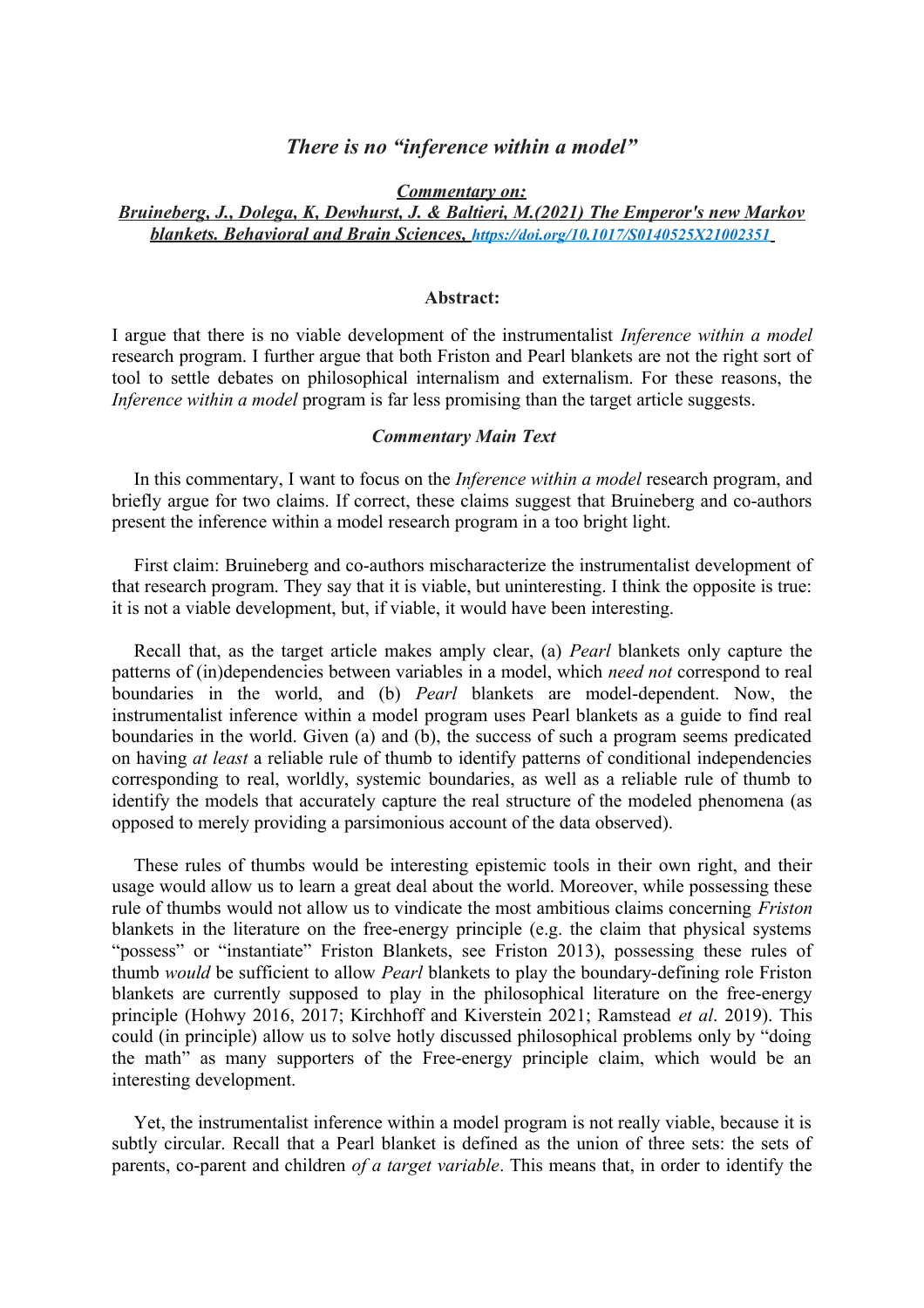Pearl blanket of a variable (or set thereof), we must have already identified the target, "blanketed" variable. If this is correct, the identification of the target variable *logically precedes* the identification of its Pearl blanket. This means that, in order to identify the Pearl blanket of a real-world system, we must have already identified the variable(s) mapping over that system. Hence we *cannot* identify systems, and the various variables describing their behavior, *by identifying their Pearl blankets*, on the pain of circularity. So, although the usage of Pearl blanket to identify the boundaries of a system suggested by the instrumentalist inference within a model *would* have interesting consequences is viable, it does not really seem viable.

Second claim: Neither Friston nor Pearl blankets can be used to *satisfactorily* solve the disputes surrounding various forms of philosophical internalism and externalism.

Consider that Friston and/or Pearl blankets have been used to "identify in a principled manner" all the relevant factors constituting some phenomena of interest (see, for example, Hohwy 2016; Clark 2017, Kirchhoff and Kiverstein 2021). Consider further that in the relevant literature the presence of a Frsiton and/or Pearl blanket *defines* what counts as internal or external in the relevant sense. What is "surrounded" by the blanket counts as internal in the relevant sense, the rest counts as external (see Hohwy 2017: 6-7).

It is easy to see that the conjunction of these two ideas entails that all the factors constituting a phenomenon of interest count, by definition of "internal", as internal. But this means that the conjunction of these two claims makes internalism true *by definition*. If this is a solution to the philosophical internalism/externalism debate, it is not a *satisfactory* solution.

For one thing, the truth value of some forms of internalism and externalism seems to depend on contingent matters of fact. For example, the debate concerning externalism/internalism about the vehicles of cognition and consciousness would surely be solved by the existence of non-biological props able to mimic cerebral processes sufficiently well (see Adams and Aizawa 2010, p. 78; Vold 2015). It is hard to see how such a debate, concerning at least in part matters of fact, could be solved by definition.

The same verdict holds for other debates concerning externalism and internalism. The truth value of externalism and internalism about knowledge and mental content, for example, depends on what content and knowledge are; that is, on their nature (cf. Egan 2009; Segal 2009; Bonjour 2005). But the nature of content and knowledge is not something that can be satisfactorily settled *by definition*. Surely no internalist or externalist should be allowed to win the day just by *defining* certain factors as internal or external!

Summarizing: in this commentary, I have tried to argue that the target article is wrong on the instrumentalist development of the inference within a model research program: it would be an exciting research program, if it were viable. But it is not viable. Furthermore, I have tried to argue that Friston and Pearl blankets are the wrong kind of tools when it comes to providing a satisfactory solution to the philosophical debates concerning externalism and internalism. If the arguments I have provided here are correct, the target article mischaracterizes the inference within a model research program: its chances of success are far slimmer than Bruineberg and co-authors suggest.

#### **Conflict of interest statement** Conflict of interest: none

**Funding statement** This research received no specific grant from any funding agency,